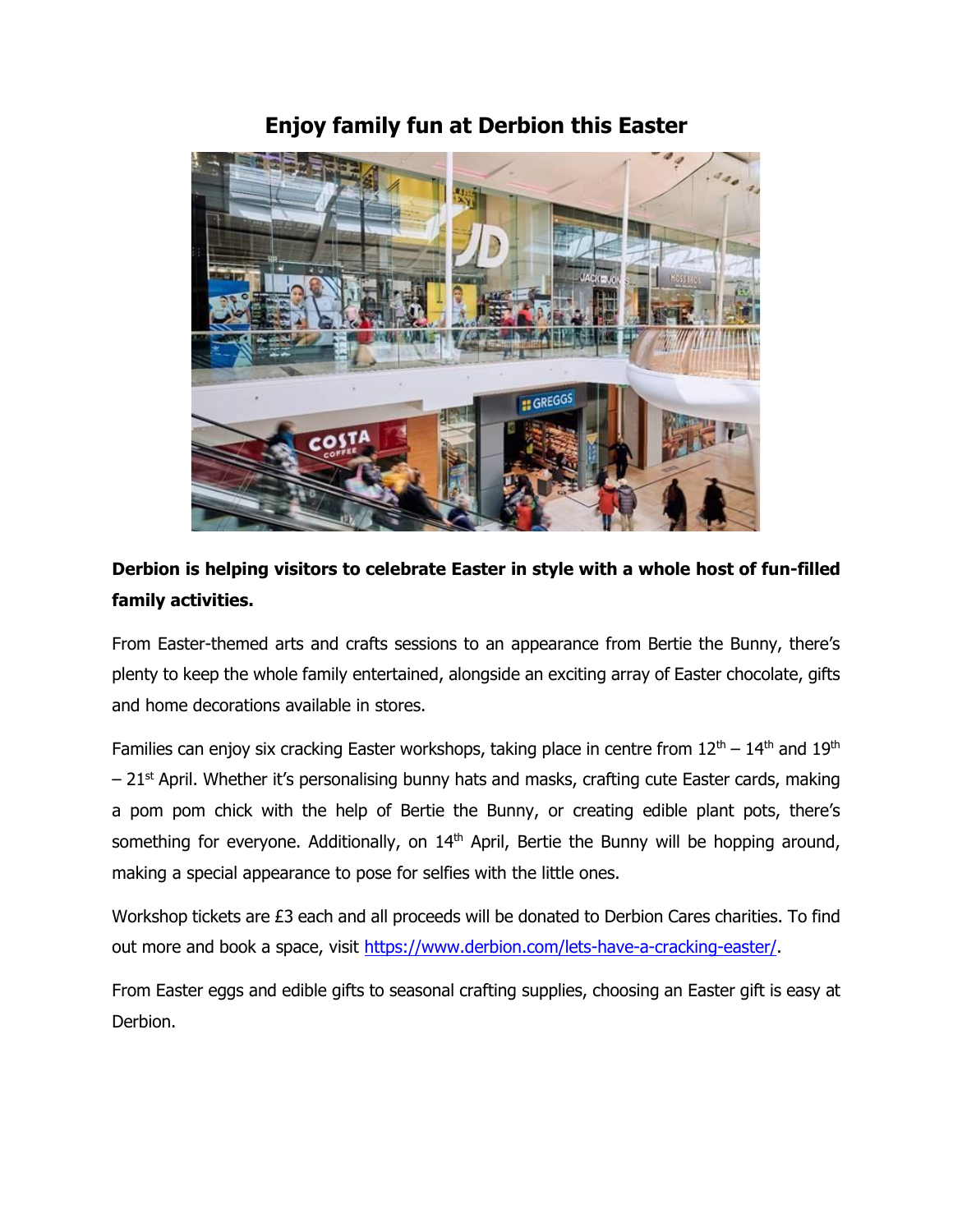- **Hotel Chocolat** Looking to up your Easter Egg game? Why not gift your loved ones a gourmet egg, such as the [You Crack Me Up Easter Egg](https://www.hotelchocolat.com/uk/shop/easter-eggs/you-crack-me-up.html) or the Rocky Road to Caramel [Easter Egg,](https://www.hotelchocolat.com/uk/shop/easter-eggs/rocky-road-to-caramel.html) for just £30 each.
- **Marks and Spencer** Brighten someone's day with a novelty chocolate gift from the M&S range, which includes Harri the Hedgehog, Inky the Octopus and Walter the Sausage Dog eggs, as well as Percy the Pig and Colin the Caterpillar Easter treats
- **The Works** Whether you're looking for craft supplies to make homemade decorations, an Easter bonnet or put on an Easter egg hunt, The Works has all your Easter needs covered.

In a special bank holiday promotion, visitors can enjoy  $E1$  off all parking tariffs on Monday  $18<sup>th</sup>$ April when they register in advance, so why not spend a family day out at the cinema or with a game of bowling or golf – retrieve your parking discount when you register at [https://www.derbion.com/easter-monday-car-parking-offer/.](https://www.derbion.com/easter-monday-car-parking-offer/)

Adam Tamsett, general manager at Derbion, commented: "With a jam-packed schedule of familyfriendly events over the Easter holidays, as well as discounted parking on Easter Monday, we're thrilled to be giving families even more reasons to visit Derbion over the bank holiday to enjoy a fun-filled day together."

For more information on Derbion, head to [www.derbion.com.](file:///C:/Users/Ely/Downloads/www.derbion.com)

## **ENDS**

For all press enquiries, please contact Rewired PR on [Derbion@rewiredpr.com,](mailto:Derbion@rewiredpr.com) or:

Grace Coniry Grace Coniry Grace Coniry Control of Control of Grace Coniry Grace Coniry Grace Control of Grace Control of Grace Control of Grace Control of Grace Control of Grace Control of Grace Control of Grace Control of Marie Larner Marie Larner Marie Larner Marie Larner Marie Larner Marie Larner Marie Larner Marie Larner Marie L

## **NOTES TO EDITORS**

Derbion is the East Midlands' premier retail and leisure destination, offering a full family-day out experience within a contemporary, safe and secure environment.

In addition to major international and national brands including FLANNELS, Tommy Hilfiger, Mango, BOSS, Hobbs, Next, Zara and Lush, Derbion also offers convenience with leading retailers such as Sainsbury's and M&S Food Hall, plus Boots and Superdrug.

Home to Showcase Cinema de Lux, Paradise Island Adventure Golf, Hollywood Bowl and the Derby Theatre, Derbion has an extensive leisure offer for visitors to enjoy. The venue's Food